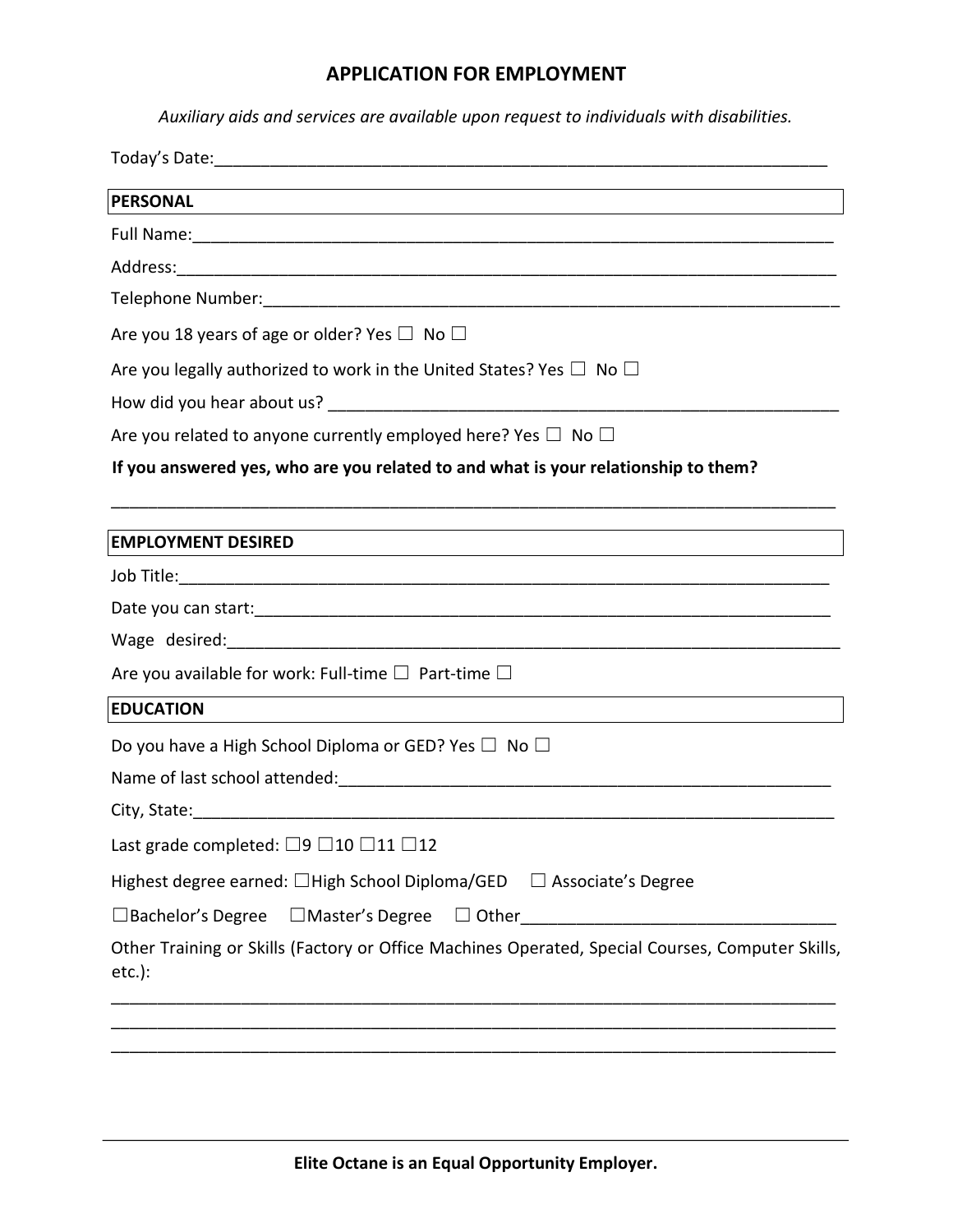| <b>EMPLOYMENT HISTORY</b>                                                                         |           |  |
|---------------------------------------------------------------------------------------------------|-----------|--|
| List employers, starting with the current or most recent. Explain all gaps in time of employment. |           |  |
| Company Name:                                                                                     |           |  |
| Job Title:                                                                                        |           |  |
| Start Date:                                                                                       | End Date: |  |
| Reason for Leaving:                                                                               |           |  |
|                                                                                                   |           |  |
|                                                                                                   |           |  |
|                                                                                                   |           |  |
| Company Name:                                                                                     |           |  |
| Job Title:                                                                                        |           |  |
| Start Date:                                                                                       | End Date: |  |
| Reason for Leaving:                                                                               |           |  |
|                                                                                                   |           |  |
|                                                                                                   |           |  |
|                                                                                                   |           |  |
|                                                                                                   |           |  |
| Company Name:                                                                                     |           |  |
| Job Title:                                                                                        |           |  |
| Start Date:                                                                                       | End Date: |  |
| Reason for Leaving:                                                                               |           |  |
|                                                                                                   |           |  |
|                                                                                                   |           |  |
|                                                                                                   |           |  |
| May we contact your former employers? Yes $\Box$ No $\Box$                                        |           |  |
|                                                                                                   |           |  |

**Elite Octane is an Equal Opportunity Employer.**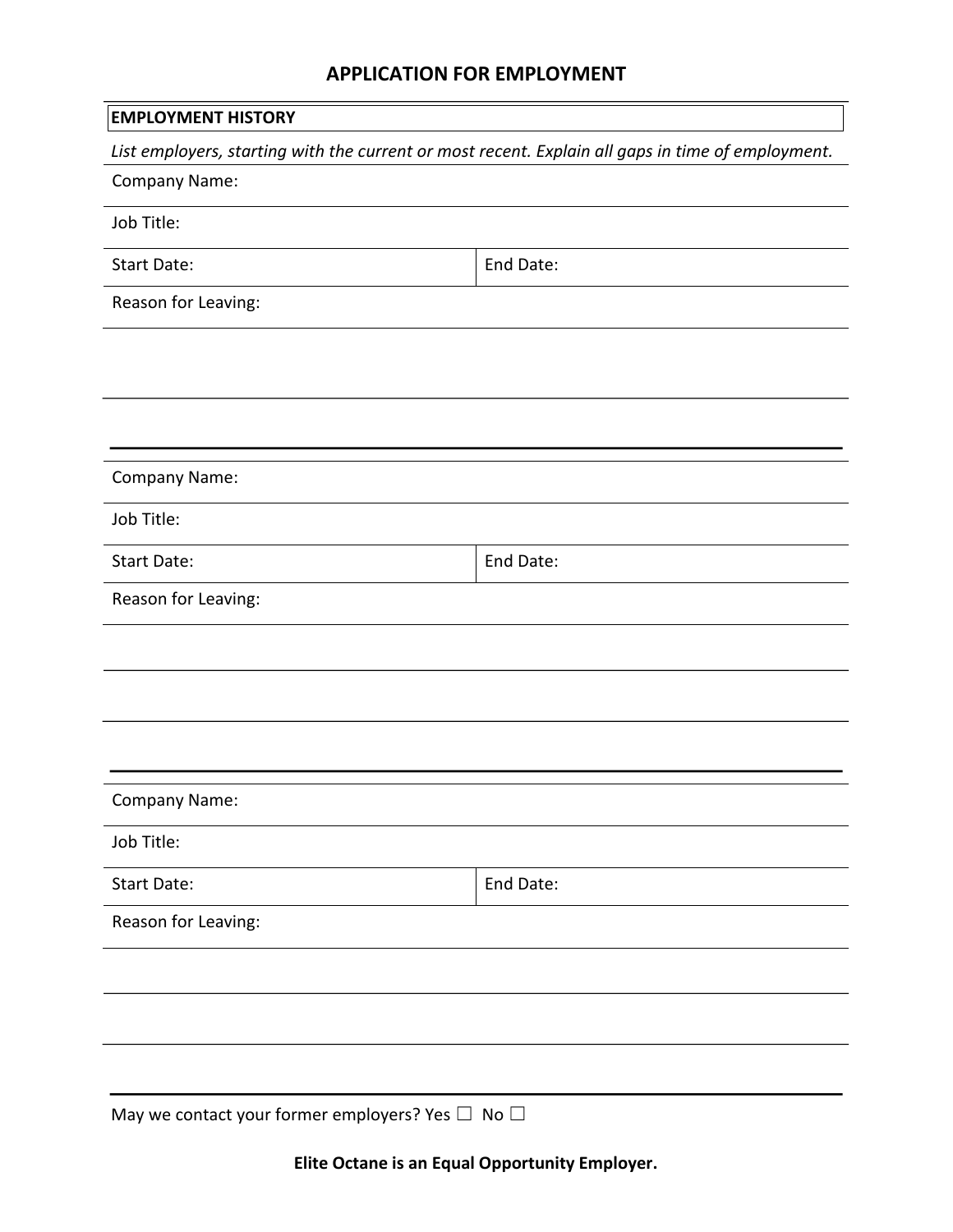May we contact your present employer? Yes  $\square$  No  $\square$ 

#### **REFERENCES**

*Please list three references we can call to ask about your suitability for employment.* 

| Name          | <b>Phone Number</b> |
|---------------|---------------------|
| ┻.            |                     |
| ┑<br><u>.</u> |                     |
| 3.            |                     |

#### **PLEASE READ CAREFULLY AND INITIAL EACH PARAGRAPH BEFORE SIGNING**

I have disclosed all information that is relevant and should be considered applicable to my candidacy for employment. The contract of the contract of the contract of the contract of the contract of the contract of the contract of the contract of the contract of the contract of the contract of the contract of the

I understand, where permissible under applicable state and local law, I may be subject to a preemployment drug test after receiving a conditional offer of employment, and must receive a negative result for illegal drug use before being permitted to commence work with Elite Octane. \_\_\_\_\_\_\_\_\_\_\_ Initials

I understand, where permissible under applicable state and local law, I may be subject to a preemployment medical examination after receiving a conditional offer of employment, and must meet the qualifications for the position, with or without reasonable accommodation, before being permitted to commence work with Elite Octane. **Example 2** Initials

I understand, where permissible under applicable state and local law, I may be subject to a preemployment background check after receiving a conditional offer of employment to investigate my criminal background, driving record, credit history, and/or and other matters related to my suitability for employment. I understand that a separate disclosure and consent form will be provided to me prior to any background check. The same initials

I understand employment with Elite Octane is also contingent on my providing sufficient documentation necessary to establish my identity and eligibility to work in the United States.

\_\_\_\_\_\_\_\_\_\_\_ Initials

I hereby certify that, if employed, I will report to a representative of HR or other member of management, if I am ever harassed by someone in the company or if I ever become aware of any unethical behavior by any employee. Thitials

**I expressly understand and agree that, if employed, my employment, having no specified term, is based upon mutual consent and may be terminated at will, with or without cause, by either party (Elite Octane or me) without prior notice to the other, unless otherwise prohibited by law. and the contract of the contract of the contract of the contract of the contract of the contract of the contract of the contract of the contract of the contract of the contract of the contract of the** 

**Elite Octane is an Equal Opportunity Employer.**